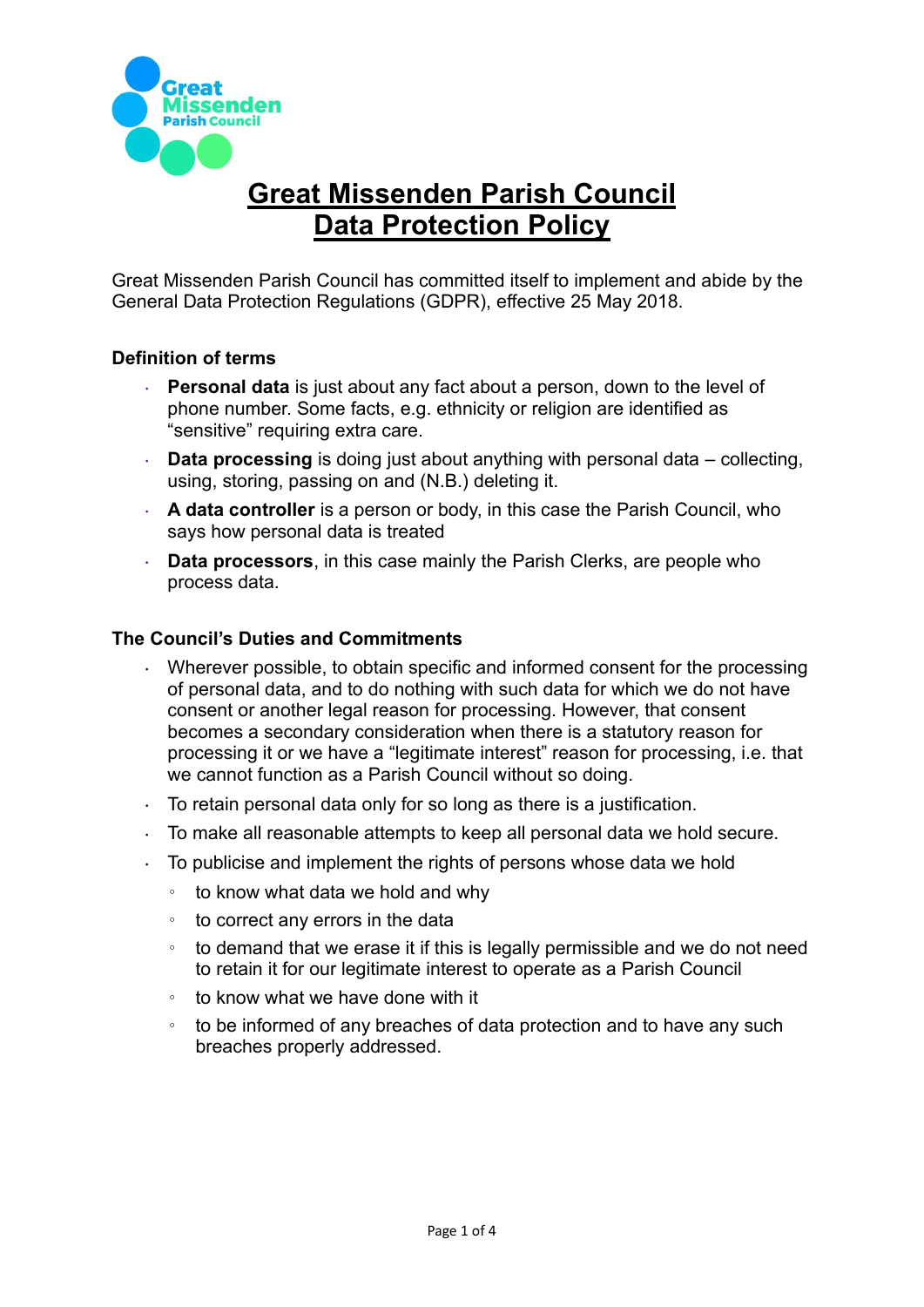## **Data Security**

- $\mathcal{L}^{(1)}$ Primarily, personal data is held within the Parish Office. Except as below, security depends upon the security of this office. It is deemed to have an acceptable level of physical security. It has an alarm system.
- Personal data is held within the Parish's PCs. Passwords are complex and known only to the Clerks. No personal data is held on the internet "cloud".
- The PC's are protected by firewall, anti-virus and anti malware software, which is and will be kept up to date. A professional review of our cyber security has been conducted.
- Data backups are made on a cycling basis weekly to an external hard drive and retained for 2 years. These are kept in a fire safe whose keys are held by the clerks alone.

### **Email Policy**

- $\cdot$  The Clerks and councillors are directed to bear in mind data protection issues whenever sending emails.
- Email addresses are considered personal data. Wherever possible we will  $\ddot{\phantom{0}}$ avoid writing or forwarding emails with open recipient lists where the council does not have permission to disclose addresses of such recipients. (All councillors will be deemed to have given consent to be on open distribution lists to other councillors.)
- Councillors are required to consider the GDPR when forwarding or otherwise using council emails.

# **Disposal of Data**

The GDPR requires that data be not retained for longer than necessary, no if its owner demands its deletion and this is permitted.

- The Clerks are required to delete any data for which a legal deletion demand is made and no over-riding reason for retention exists, or for which there is clearly no justification for retention.
- Deleted data may remain on the backups until backup recycling destroys it. This is deemed acceptable but
	- No data that has been deleted may be recovered from backups and use made of it
	- In the event that backups must be used to restore data (after a data loss), and data that has been deleted must be deleted from the restored set.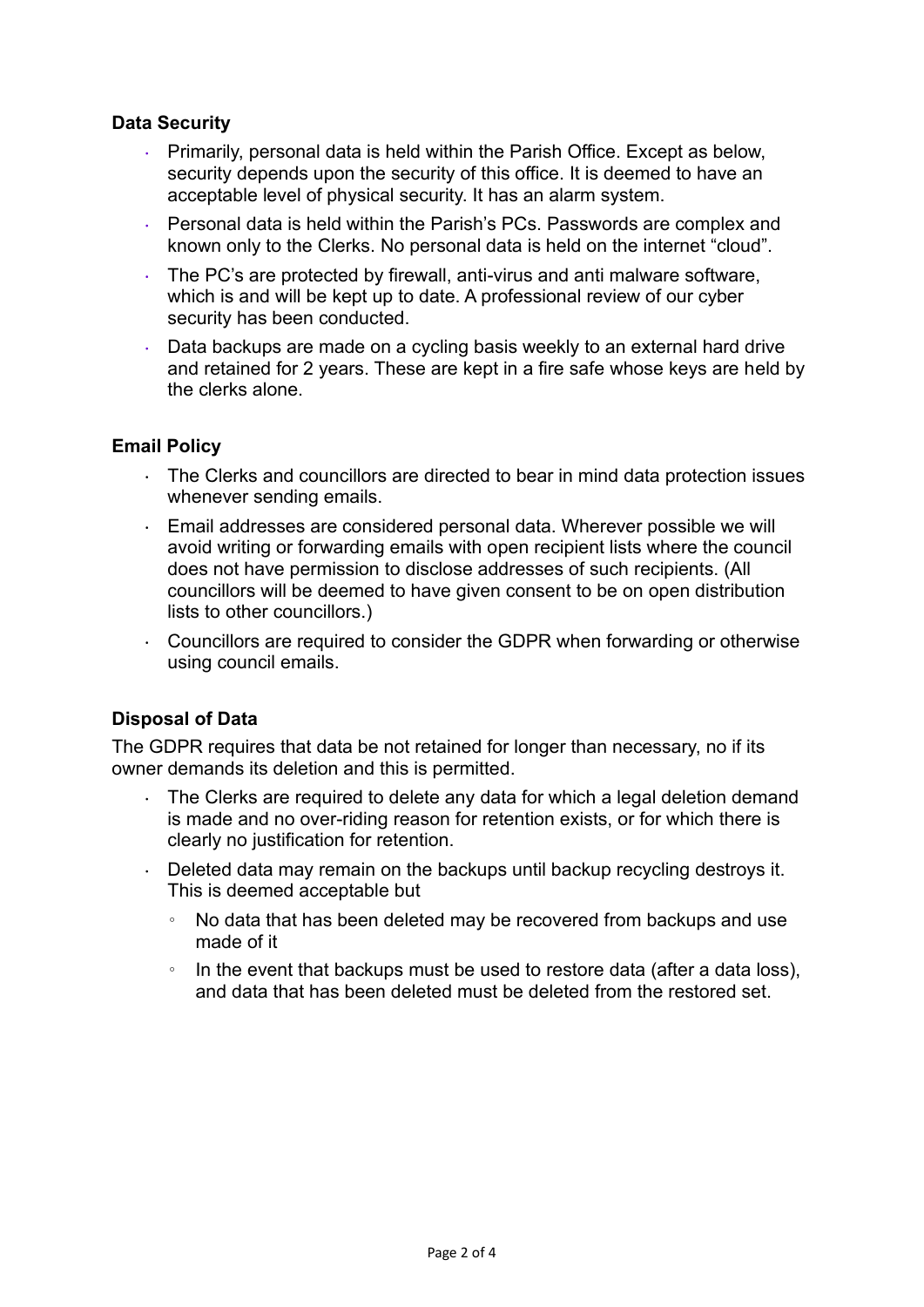# **Communications to the Council**

If a member of the public writes or sends an email to us (to the Council, to the Clerks or to an individual Councillor) it is usual for what is sent to be distributed to all Councillors and to be discussed in Council Meeting, which is in public. As a general rule, we will assume that, by writing, the writer has given permission for this (and to use their address data for any reply). The name and contact details will be redacted in copies distributed to Councillors unless the writer has given permission for this information to be shared or there is a strong and legal reason for including it. An indication of the writer's geographical area or street may be appended should this be judged relevant. If our Clerks deem that the issue is sensitive, they may contact the writer and ask for specific permission to use the communication in this way.

## **Councillor Surgeries**

All members of the public who visit councillor surgeries will be told what use will be made of any information they give us, and asked for consent to this. No more of this data will be disseminated than is necessary. Written notes will only be taken after gaining consent to do so. Privacy notices will be available and handed out if deemed appropriate. (It is to be note that GDPR strictly covers only data that is processed electronically or kept in a filing system.)

## **Cemetery Data**

A particular difficulty might have been thought to exist in respect of certain very old data, particular related to cemeteries, generated before the 1988 act, let alone before the GPDR. This is held in both paper and electronic form. Obtaining consent to retain these would sometimes be impracticable, in all cases unreasonably onerous. Processing of this data is justified by The Local Authorities Cemeteries Order 1977 and thus does not need consent.

# **Address Book**

As with archival data, obtaining consent to retain all address book entries will sometimes be impracticable, in all cases unreasonably onerous, and in any event is likely to involve using (processing) the very data for which permission to process is sought. Processing (by retaining and if appropriate using) this data will be covered by the legitimate interest justification. However:

- Efforts will be made to purge any address book entries for which there is no identifiable reason for retention.
- Whenever a new entry is made, efforts will be made to check that we have informed consent and/or a justification to do so.
- Whenever an entry is used, efforts will be made to check that we already have informed consent and/or a justification to do so, and of not to obtain such consent.

### **Breaches of the Regulations**

Please see Data Breach Handling Policy which is to be implemented if a breach is detected or complained about.